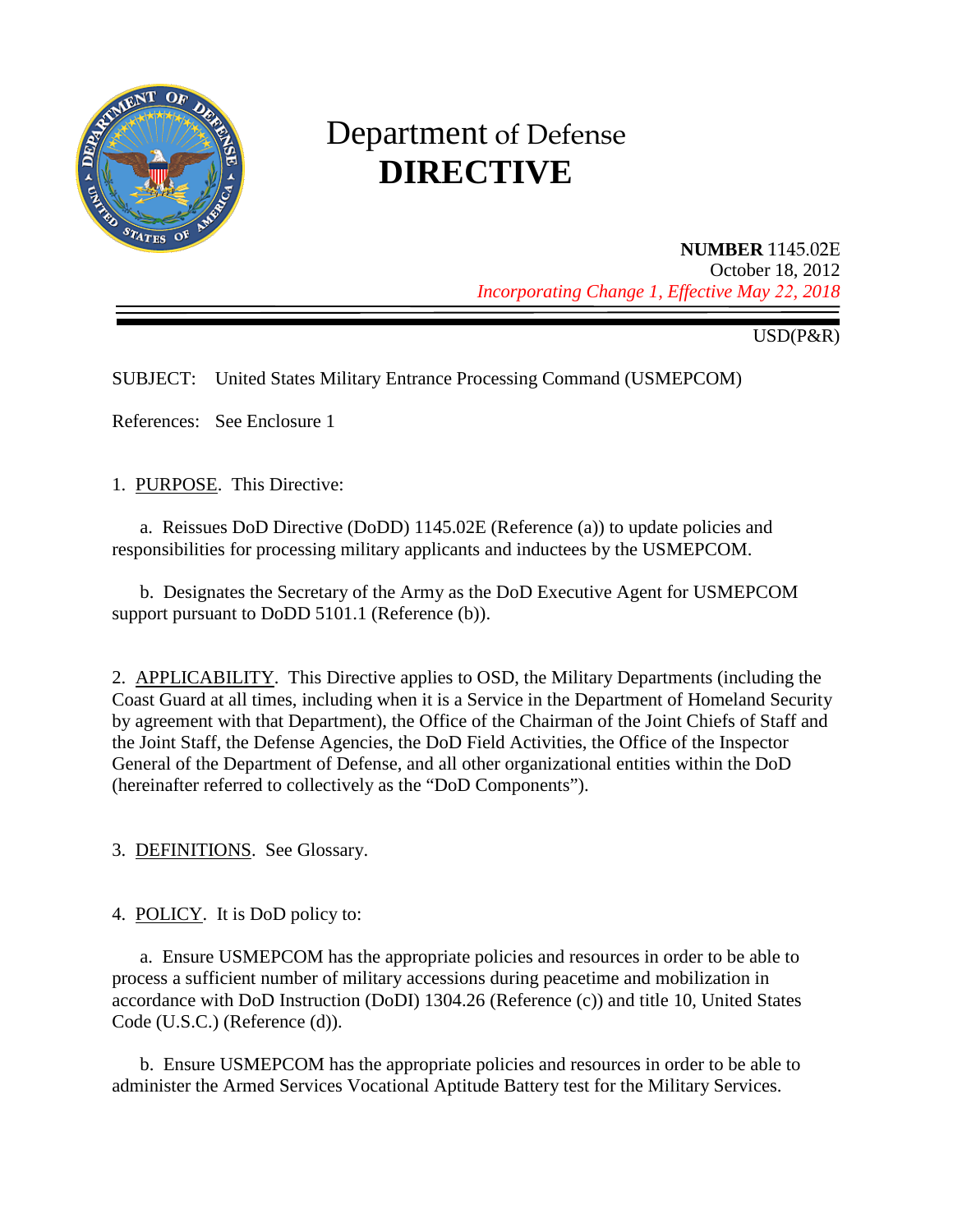5. RESPONSIBILITIES. See Enclosure 2.

6. RELEASABILITY. UNLIMITED. This Directive is approved for public release and is available on the Internet from the DoD Issuances Website at http://www.dtic.mil/whs/directives. *Cleared for public release. This Directive is available on the Directives Division Website at [http://www.esd.whs.mil/DD/.](http://www.esd.whs.mil/DD/)*

7. EFFECTIVE DATE. This Directive: *is effective October 18, 2012.*

a. Is effective October 18, 2012.

b. Must be reissued, cancelled, or certified current within 5 years of its publication in accordance with DoD Instruction 5025.01 (Reference (e)). If not, it will expire effective October 18, 2022 and be removed from the DoD Issuances Website.

Ashton B. Carter Deputy Secretary of Defense

Enclosures

1. References

2. Responsibilities

**Glossary**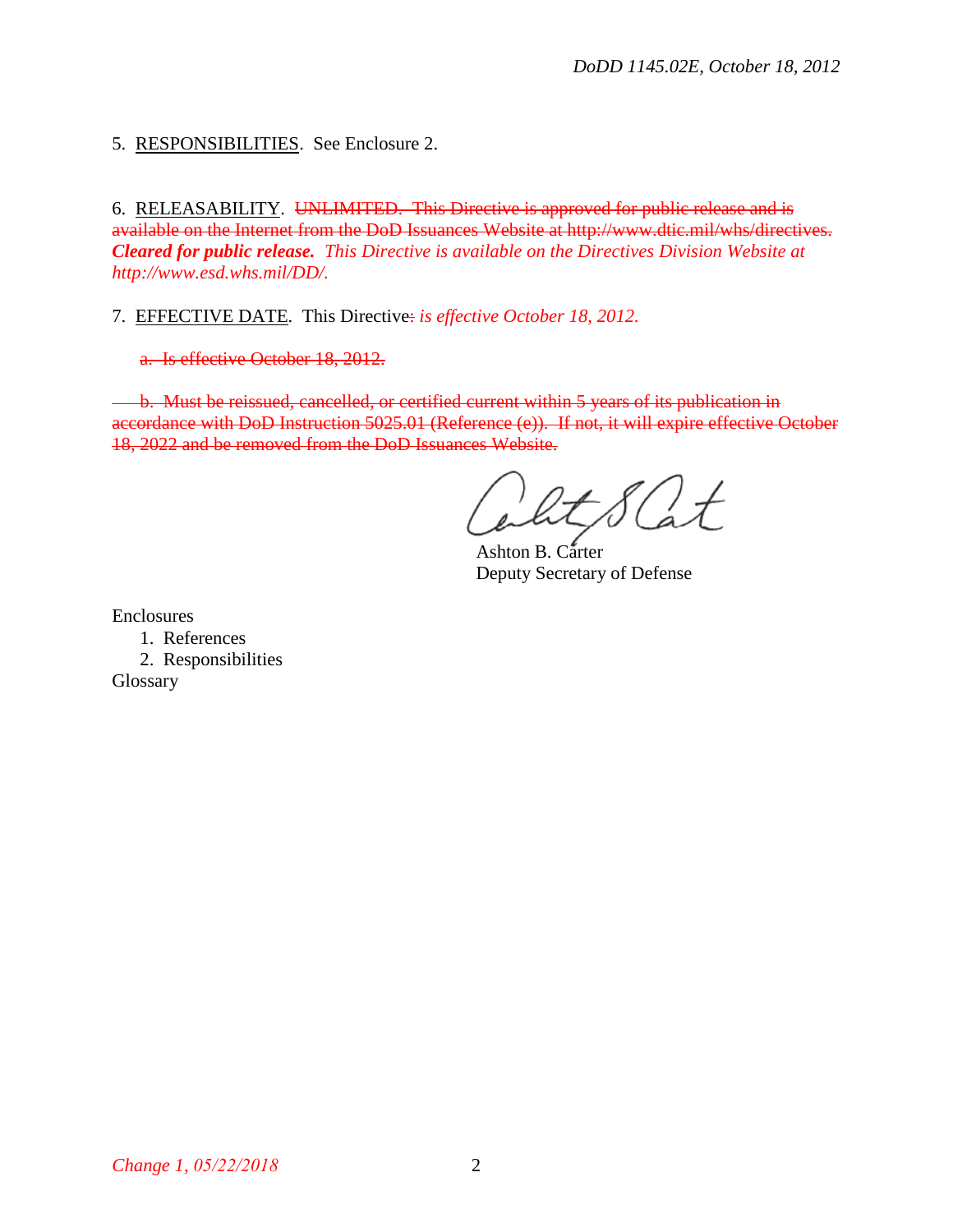### ENCLOSURE 1

#### REFERENCES

- (a) DoD Directive 1145.02E, "United States Military Entrance Processing Command (USMEPCOM)," January 8, 2005 (hereby cancelled)
- (b) DoD Directive 5101.1, "DoD Executive Agent," September 3, 2002*, as amended*
- (c) DoD Instruction 1304.26, "Qualification Standards for Enlistment, Appointment, and Induction," September 20, 2005 *March 23. 2015, as amended*
- (d) Title [1](#page-2-0)0, United States  $Code<sup>1</sup>$
- (e) DoD Instruction 5025.01, "DoD Directives Program," September 26, 2012
- (f) DoD 8910.1-M, "Department of Defense Procedures for Management of Information Requirements," June 30, 1998
- *(e) DoD Manual 8910.01, "Information Collections Manual," June 30, 2014, as amended*
- (g*f*) DoD 7750.07-M, "DoD Forms Management Program Procedures Manual," May 14, 2008*, as amended*
- (h*g*) DoD Instruction 1304.12E, "DoD Military Personnel Accession Testing Programs," September 20, 2005
- (i*h*) Section 453 of Title 50 Appendix, United States Code

<span id="page-2-0"></span><sup>&</sup>lt;sup>1</sup> Chapter 47 of title 10 is also known and referred to in this Directive as "The Uniform Code of Military Justice (UCMJ)"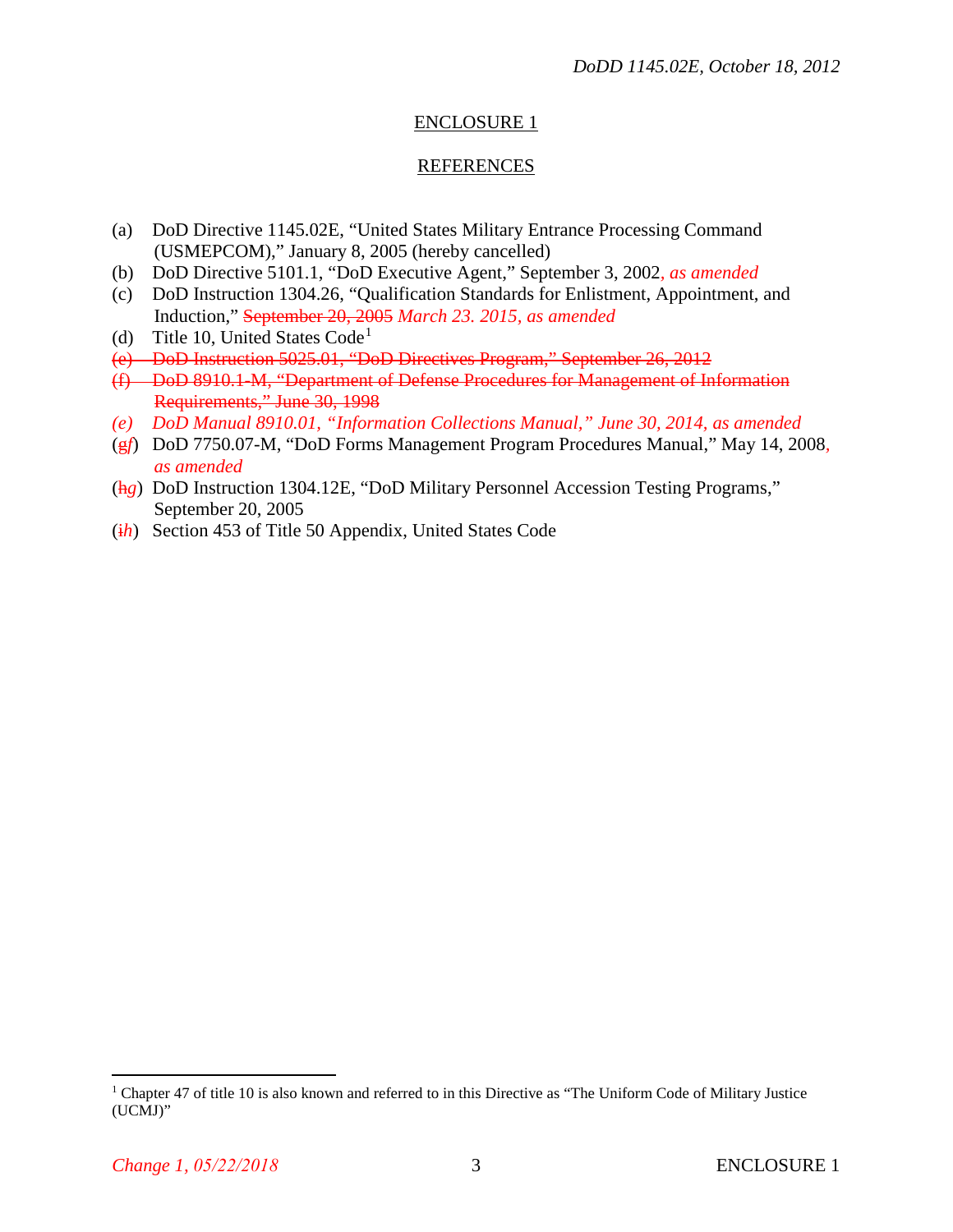#### ENCLOSURE 2

#### RESPONSIBILITIES

#### 1. UNDER SECRETARY OF DEFENSE FOR PERSONNEL AND READINESS

(USD(P&R)). The USD(P&R), through the Assistant Secretary of Defense for Readiness and Force Management and the Deputy Assistant Secretary of Defense for Military Personnel Policy (DASD(MPP)) as appropriate, shall:

a. Provide overall guidance for implementing the policies and responsibilities in this Directive.

b. Validate the USMEPCOM resource levels to ensure that they are consistent with the workload of the Military Services and approve all individual Military Service resource adjustments and staffing authorizations, military and civilian, to the USMEPCOM.

c. Prescribe responsibilities and operating procedures relating to the Military Entrance Processing Station (MEPS) in coordination with the Military Services and the Selective Service System (SSS).

d. Approve changes to DoD standard forms submitted by USMEPCOM for change consistent with DoD 8910.1-M *DoD Manual 8910.01* (Reference (f*e*)) and DoD Manual 7750.07-M (Reference (g*f*)).

2. ASSISTANT SECRETARY OF DEFENSE FOR HEALTH AFFAIRS (ASD(HA)). The ASD(HA), under the authority, direction, and control of the USD(P&R), shall act as an advisor to the USD(P&R) concerning the medical aspects of the USMEPCOM's operations.

3. SECRETARIES OF THE MILITARY DEPARTMENTS. The Secretaries of the Military Departments shall:

a. Nominate one O-6 officer to the DASD(MPP) as a candidate for the position of the Commander, USMEPCOM, each cycle. A normal tour of duty shall be 3 years. Position authorization and assignment shall rotate among the Army, the Navy, the Air Force, and the Marine Corps. The selected candidate's branch shall fund the billet for the full tour.

b. Be responsible for the pay and allowance and permanent change of station travel expenses of military personnel permanently or temporarily assigned to the management or operations of the USMEPCOM.

c. Be responsible for the transportation, meals, and lodging costs for its applicants and enlistees; except that the USMEPCOM shall pay for any intra-city transportation costs applicants may require for MEPS-directed support of their processing.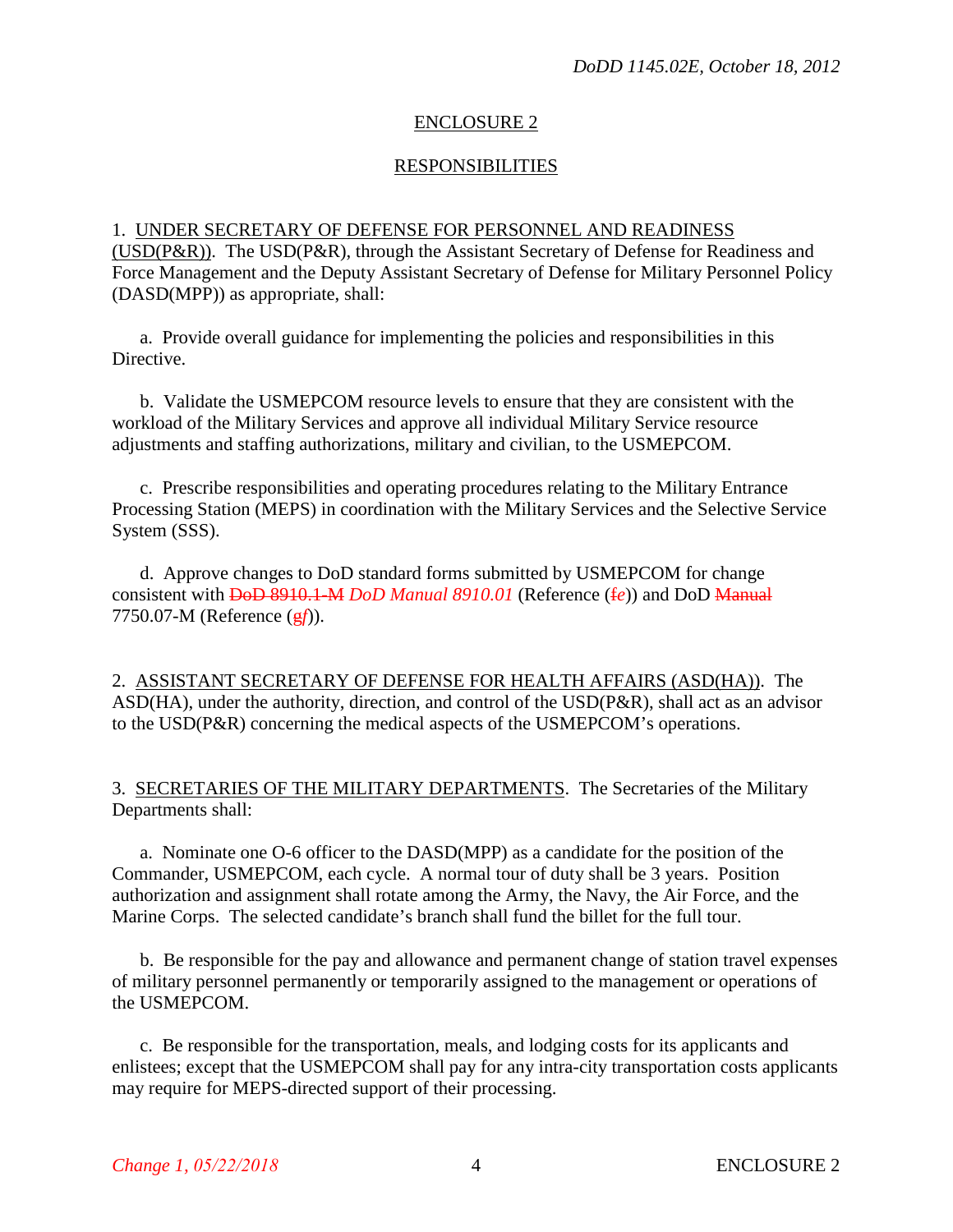d. Staff their USMEPCOM billets at 100 percent of the authorized strength.

4. SECRETARY OF THE ARMY. The Secretary of the Army, in addition to the responsibilities outlined in Section 3 of this enclosure, shall:

a. Serve as the DoD Executive Agent for USMEPCOM. Support in accordance with Reference (b), responsible for programming, budgeting, and funding all USMEPCOM operations. Obtain prior approval from the USD(P&R) before reducing USMEPCOM's funding or resources.

b. Provide resourcing, staffing, and administrative management support responsibilities for the DoD enlistment, student, and overseas testing programs, consistent with policies established in DoDI 1304.12E (Reference (h*g*)).

c. Respond promptly to the Commander, USMEPCOM, once notified of any action (proposed or taken) that adversely affects accession processing or other readiness activities of the USMEPCOM with respect to resourcing, staffing, and administrative actions.

d. Seek agreement with the Commander, USMEPCOM, regarding any resourcing, staffing, or administrative action with the goal of eliminating or mitigating any adverse effects.

5. COMMANDER, USMEPCOM. The Commander, USMEPCOM, shall:

a. Under the DASD(MPP), retain full authority for the USMEPCOM mission and internal operations. Realignment and reorganization authority in addition to USMEPCOM personnel rating responsibility remain with the DASD(MPP).

b. Assist the Military Services in ensuring that the military service standards set in References (c) and (d), such as age, citizenship, education, aptitude, physical fitness, dependency status, etc., are met when processing applicants.

c. Provide medical and aptitude testing support to other Federal agencies, including the special category non-applicants such as the National Civilian Community Corps, Federal Bureau of Investigation, and officer candidates when approved by the DASD(MPP).

d. Submit written notification of any action (proposed or taken) that affects accession processing or any other readiness activity in a manner that will have a significant adverse effect on military readiness, as determined through consultation with the DASD(MPP). Such notification shall identify the action and each significant adverse effect to the head of the executive agency taking, or proposing to take, the administrative action.

e. Authorize payment for any intra-city transportation costs applicants may require for MEPS-directed support of their processing.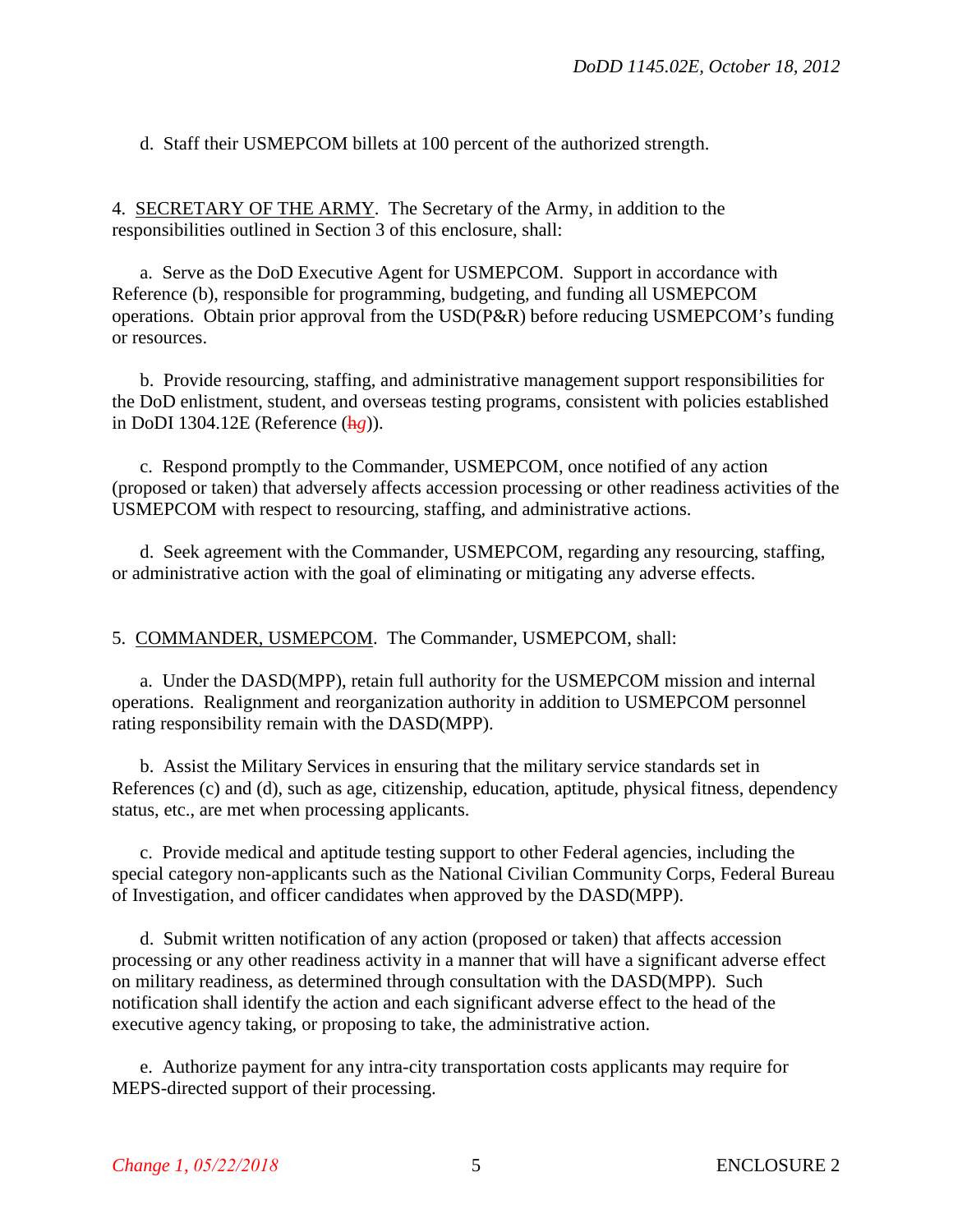f. As designated by the Secretary of Defense, exercise General Court-Martial Convening Authority under Article 22 of Chapter 47 of Reference (d) (also known and hereinafter referred to as "The Uniform Code of Military Justice (UCMJ)"). Commanders, Eastern and Western Sectors, USMEPCOM, as designated by the Secretary of Defense, shall exercise Special and Summary Court-Martial Convening Authorities, respectively, in accordance with Articles 23-24 of the UCMJ.

(1) The Commander, USMEPCOM, sector commanders, battalion commanders, and MEPS commanders are authorized to impose non-judicial punishment on members of their respective commands, regardless of Military Service of the imposing commander or the recipient military member on whom punishment is imposed.

(2) In cases where the branch of the Military Service of the imposing commander and the recipient differ, the imposing commander shall follow the non-judicial punishment procedures and administrative requirements applicable to the recipient's branch of the Military Service.